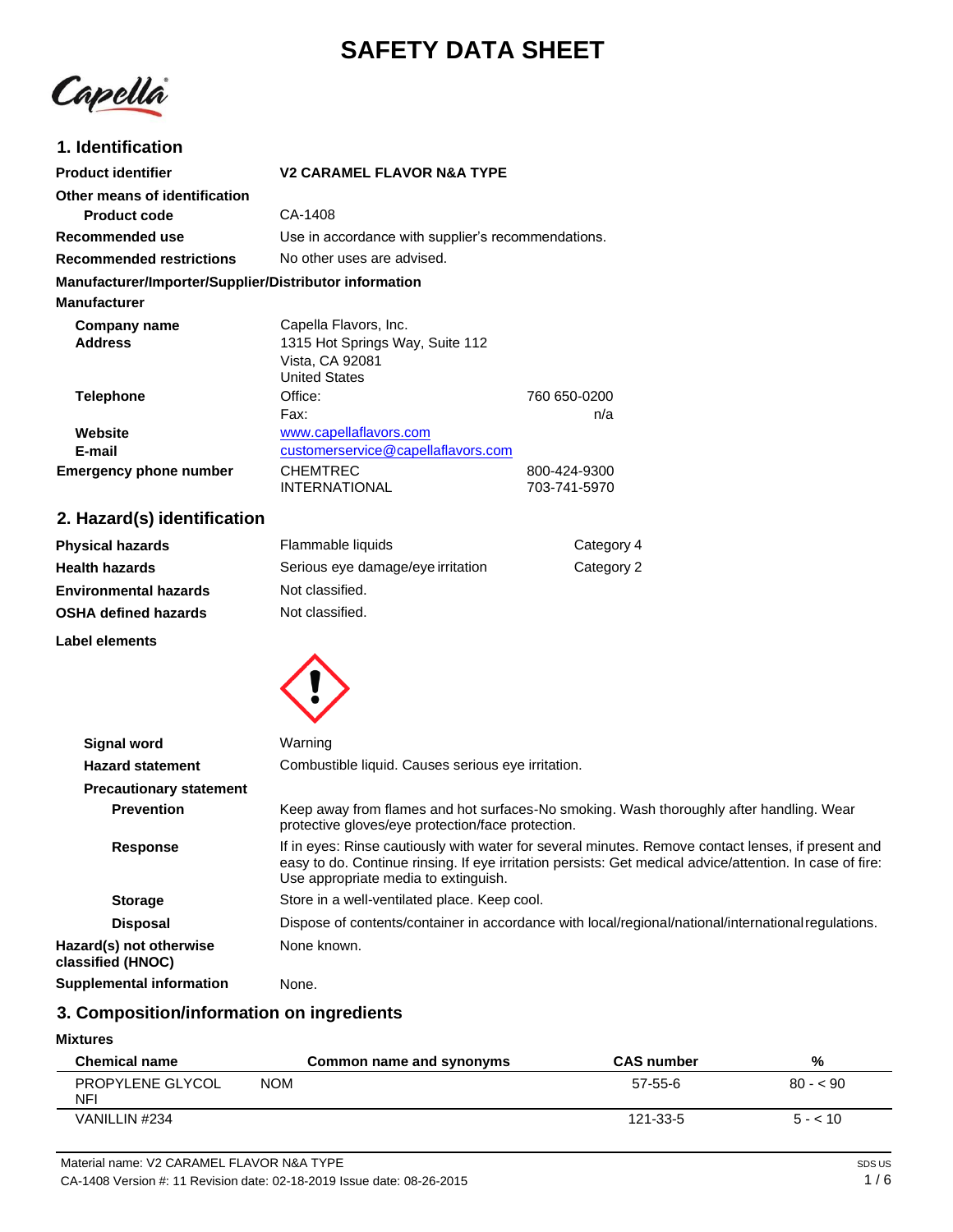| <b>Chemical name</b>                                                         | Common name and synonyms                                                                                                                                                                                                                                                                                                                                                                                                                                                                                                            | <b>CAS number</b> | %        |
|------------------------------------------------------------------------------|-------------------------------------------------------------------------------------------------------------------------------------------------------------------------------------------------------------------------------------------------------------------------------------------------------------------------------------------------------------------------------------------------------------------------------------------------------------------------------------------------------------------------------------|-------------------|----------|
| ETHYL VANILLIN #296                                                          |                                                                                                                                                                                                                                                                                                                                                                                                                                                                                                                                     | 121-32-4          | $3 - 5$  |
| Other components below reportable levels                                     |                                                                                                                                                                                                                                                                                                                                                                                                                                                                                                                                     |                   | $5 - 10$ |
|                                                                              | *Designates that a specific chemical identity and/or percentage of composition has been withheld as a trade secret.                                                                                                                                                                                                                                                                                                                                                                                                                 |                   |          |
| 4. First-aid measures                                                        |                                                                                                                                                                                                                                                                                                                                                                                                                                                                                                                                     |                   |          |
| <b>Inhalation</b>                                                            | Move to fresh air. Call a physician if symptoms develop or persist.                                                                                                                                                                                                                                                                                                                                                                                                                                                                 |                   |          |
| <b>Skin contact</b>                                                          | Wash off with soap and water. Get medical attention if irritation develops and persists.                                                                                                                                                                                                                                                                                                                                                                                                                                            |                   |          |
| Eye contact                                                                  | Immediately flush eyes with plenty of water for at least 15 minutes. Remove contact lenses, if<br>present and easy to do. Continue rinsing. Get medical attention if irritation develops and persists.                                                                                                                                                                                                                                                                                                                              |                   |          |
| Ingestion                                                                    | Rinse mouth. Get medical attention if symptoms occur.                                                                                                                                                                                                                                                                                                                                                                                                                                                                               |                   |          |
| <b>Most important</b><br>symptoms/effects, acute and<br>delayed              | Severe eye irritation. Symptoms may include stinging, tearing, redness, swelling, and blurred<br>vision.                                                                                                                                                                                                                                                                                                                                                                                                                            |                   |          |
| Indication of immediate<br>medical attention and special<br>treatment needed | Provide general supportive measures and treat symptomatically. Keep victim under observation.<br>Symptoms may be delayed.                                                                                                                                                                                                                                                                                                                                                                                                           |                   |          |
| <b>General information</b>                                                   | Ensure that medical personnel are aware of the material(s) involved, and take precautions to<br>protect themselves.                                                                                                                                                                                                                                                                                                                                                                                                                 |                   |          |
| 5. Fire-fighting measures                                                    |                                                                                                                                                                                                                                                                                                                                                                                                                                                                                                                                     |                   |          |
| Suitable extinguishing media                                                 | Water fog. Alcohol resistant foam. Dry chemical powder. Carbon dioxide (CO2).                                                                                                                                                                                                                                                                                                                                                                                                                                                       |                   |          |
| Unsuitable extinguishing<br>media                                            | Do not use water jet as an extinguisher, as this will spread the fire.                                                                                                                                                                                                                                                                                                                                                                                                                                                              |                   |          |
| Specific hazards arising from<br>the chemical                                | The product is combustible, and heating may generate vapors which may form explosive vapor/air<br>mixtures. During fire, gases hazardous to health may be formed.                                                                                                                                                                                                                                                                                                                                                                   |                   |          |
| Special protective equipment<br>and precautions for firefighters             | Self-contained breathing apparatus and full protective clothing must be worn in case of fire.                                                                                                                                                                                                                                                                                                                                                                                                                                       |                   |          |
| <b>Fire fighting</b><br>equipment/instructions                               | In case of fire and/or explosion do not breathe fumes. Move containers from fire area if you can do<br>so without risk.                                                                                                                                                                                                                                                                                                                                                                                                             |                   |          |
| <b>Specific methods</b>                                                      | Use standard firefighting procedures and consider the hazards of other involved materials.                                                                                                                                                                                                                                                                                                                                                                                                                                          |                   |          |
| <b>General fire hazards</b>                                                  | Combustible liquid.                                                                                                                                                                                                                                                                                                                                                                                                                                                                                                                 |                   |          |
| 6. Accidental release measures                                               |                                                                                                                                                                                                                                                                                                                                                                                                                                                                                                                                     |                   |          |
| Personal precautions,<br>protective equipment and<br>emergency procedures    | Keep unnecessary personnel away. Keep people away from and upwind of spill/leak. Eliminate all<br>ignition sources (no smoking, flares, sparks, or flames in immediate area). Wear appropriate<br>protective equipment and clothing during clean-up. Do not touch damaged containers or spilled<br>material unless wearing appropriate protective clothing. Ensure adequate ventilation. Local<br>authorities should be advised if significant spillages cannot be contained. For personal protection,<br>see section 8 of the SDS. |                   |          |
| <b>Methods and materials for</b><br>containment and cleaning up              | Use water spray to reduce vapors or divert vapor cloud drift. Eliminate all ignition sources (no<br>smoking, flares, sparks, or flames in immediate area). Keep combustibles (wood, paper, oil, etc.)<br>away from spilled material.                                                                                                                                                                                                                                                                                                |                   |          |
|                                                                              | Large Spills: Stop the flow of material, if this is without risk. Dike the spilled material, where this is<br>possible. Use a non-combustible material like vermiculite, sand or earth to soak up the product<br>and place into a container for later disposal. Following product recovery, flush area with water.                                                                                                                                                                                                                  |                   |          |
|                                                                              | Small Spills: Absorb with earth, sand or other non-combustible material and transfer to containers<br>for later disposal. Wipe up with absorbent material (e.g. cloth, fleece). Clean surface thoroughly to<br>remove residual contamination.                                                                                                                                                                                                                                                                                       |                   |          |
|                                                                              | Never return spills to original containers for re-use. For waste disposal, see section 13 of the SDS.                                                                                                                                                                                                                                                                                                                                                                                                                               |                   |          |
| <b>Environmental precautions</b>                                             | Avoid discharge into drains, water courses or onto the ground.                                                                                                                                                                                                                                                                                                                                                                                                                                                                      |                   |          |
| 7. Handling and storage                                                      |                                                                                                                                                                                                                                                                                                                                                                                                                                                                                                                                     |                   |          |
| <b>Precautions for safe handling</b>                                         | Keep away from open flames, hot surfaces and sources of ignition. When using do not smoke.<br>Avoid contact with eyes. Avoid prolonged exposure. Provide adequate ventilation. Wear<br>appropriate personal protective equipment. Observe good industrial hygiene practices.                                                                                                                                                                                                                                                        |                   |          |
| Conditions for safe storage,                                                 | Keep away from heat, sparks and open flame. Store in a cool, dry place out of direct sunlight.                                                                                                                                                                                                                                                                                                                                                                                                                                      |                   |          |

Store in tightly closed container. Store in a well-ventilated place. Keep in an area equipped with

sprinklers. Store away from incompatible materials (see Section 10 of the SDS).

**Conditions for safe storage, including any incompatibilities**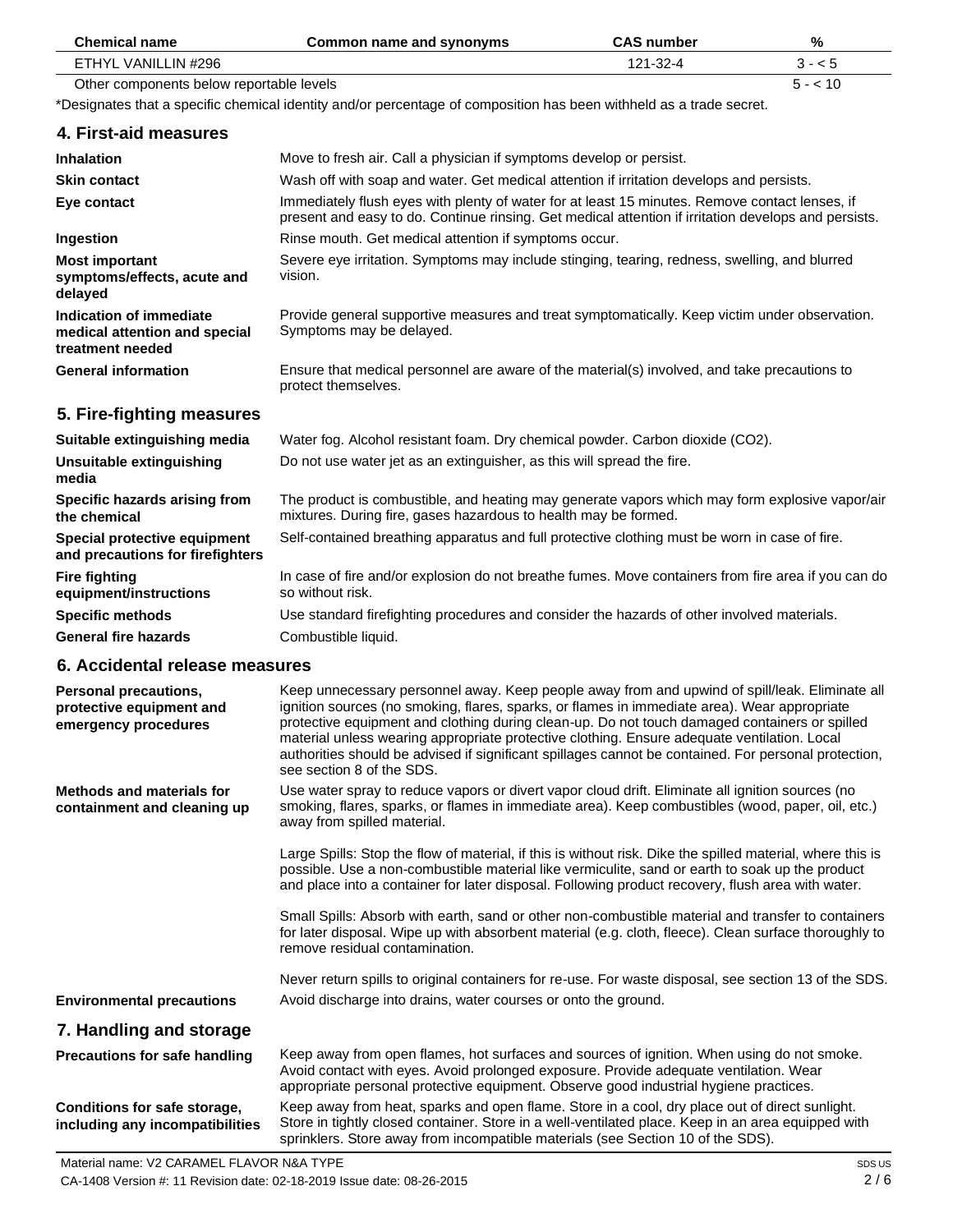# **8. Exposure controls/personal protection**

# **Occupational exposure limits**

The following constituents are the only constituents of the product which have a PEL, TLV or other recommended exposure limit. At this time, the other constituents have no known exposure limits.

| <b>Type</b>                                                                                                                                                                                                                                                                                | Value             | <b>Form</b>                                                                                                                                                                                                                                                                                                                                                                                                                                                                                                                                                                                                                                                                                                                                                                                                                                                                                                |
|--------------------------------------------------------------------------------------------------------------------------------------------------------------------------------------------------------------------------------------------------------------------------------------------|-------------------|------------------------------------------------------------------------------------------------------------------------------------------------------------------------------------------------------------------------------------------------------------------------------------------------------------------------------------------------------------------------------------------------------------------------------------------------------------------------------------------------------------------------------------------------------------------------------------------------------------------------------------------------------------------------------------------------------------------------------------------------------------------------------------------------------------------------------------------------------------------------------------------------------------|
| <b>TWA</b>                                                                                                                                                                                                                                                                                 | 10 mg/m3          | Aerosol.                                                                                                                                                                                                                                                                                                                                                                                                                                                                                                                                                                                                                                                                                                                                                                                                                                                                                                   |
| <b>TWA</b>                                                                                                                                                                                                                                                                                 | $10 \text{ mg/m}$ |                                                                                                                                                                                                                                                                                                                                                                                                                                                                                                                                                                                                                                                                                                                                                                                                                                                                                                            |
|                                                                                                                                                                                                                                                                                            |                   |                                                                                                                                                                                                                                                                                                                                                                                                                                                                                                                                                                                                                                                                                                                                                                                                                                                                                                            |
|                                                                                                                                                                                                                                                                                            |                   |                                                                                                                                                                                                                                                                                                                                                                                                                                                                                                                                                                                                                                                                                                                                                                                                                                                                                                            |
|                                                                                                                                                                                                                                                                                            |                   |                                                                                                                                                                                                                                                                                                                                                                                                                                                                                                                                                                                                                                                                                                                                                                                                                                                                                                            |
| Wear safety glasses with side shields (or goggles).                                                                                                                                                                                                                                        |                   |                                                                                                                                                                                                                                                                                                                                                                                                                                                                                                                                                                                                                                                                                                                                                                                                                                                                                                            |
|                                                                                                                                                                                                                                                                                            |                   |                                                                                                                                                                                                                                                                                                                                                                                                                                                                                                                                                                                                                                                                                                                                                                                                                                                                                                            |
|                                                                                                                                                                                                                                                                                            |                   |                                                                                                                                                                                                                                                                                                                                                                                                                                                                                                                                                                                                                                                                                                                                                                                                                                                                                                            |
| Wear suitable protective clothing.                                                                                                                                                                                                                                                         |                   |                                                                                                                                                                                                                                                                                                                                                                                                                                                                                                                                                                                                                                                                                                                                                                                                                                                                                                            |
| If engineering controls do not maintain airborne concentrations below recommended exposure<br><b>Respiratory protection</b><br>limits (where applicable) or to an acceptable level (in countries where exposure limits have not<br>been established), an approved respirator must be worn. |                   |                                                                                                                                                                                                                                                                                                                                                                                                                                                                                                                                                                                                                                                                                                                                                                                                                                                                                                            |
|                                                                                                                                                                                                                                                                                            |                   |                                                                                                                                                                                                                                                                                                                                                                                                                                                                                                                                                                                                                                                                                                                                                                                                                                                                                                            |
|                                                                                                                                                                                                                                                                                            |                   |                                                                                                                                                                                                                                                                                                                                                                                                                                                                                                                                                                                                                                                                                                                                                                                                                                                                                                            |
|                                                                                                                                                                                                                                                                                            |                   | No biological exposure limits noted for the ingredient(s).<br>Good general ventilation should be used. Ventilation rates should be matched to conditions. If<br>applicable, use process enclosures, local exhaust ventilation, or other engineering controls to<br>maintain airborne levels below recommended exposure limits. If exposure limits have not been<br>established, maintain airborne levels to an acceptable level. Provide eyewash station.<br>Individual protection measures, such as personal protective equipment<br>Wear appropriate chemical resistant gloves.<br>Wear appropriate thermal protective clothing, when necessary.<br>When using do not smoke. Always observe good personal hygiene measures, such as washing<br>after handling the material and before eating, drinking, and/or smoking. Routinely wash work<br>clothing and protective equipment to remove contaminants. |

# **9. Physical and chemical properties**

| Appearance                                   |                                               |
|----------------------------------------------|-----------------------------------------------|
| <b>Physical state</b>                        | Liquid.                                       |
| Form                                         | Liquid.                                       |
| Color                                        | Not available.                                |
| Odor                                         | Not available.                                |
| Odor threshold                               | Not available.                                |
| рH                                           | Not available.                                |
| Melting point/freezing point                 | -74.2 $\degree$ F (-59 $\degree$ C) estimated |
| Initial boiling point and boiling<br>range   | 370.76 °F (188.2 °C) estimated                |
| <b>Flash point</b>                           | 184.0<br>184.0 °F (84.4 °C) Closed Cup        |
| <b>Evaporation rate</b>                      | Not available.                                |
| Flammability (solid, gas)                    | Not applicable.                               |
| Upper/lower flammability or explosive limits |                                               |
| <b>Flammability limit - lower</b><br>$(\% )$ | Not available.                                |
| <b>Flammability limit - upper</b><br>(%)     | Not available.                                |
| <b>Explosive limit - lower (%)</b>           | Not available.                                |
| Explosive limit - upper (%)                  | Not available.                                |
| Vapor pressure                               | 0.16 hPa estimated                            |
| Vapor density                                | Not available.                                |
| <b>Relative density</b>                      | Not available.                                |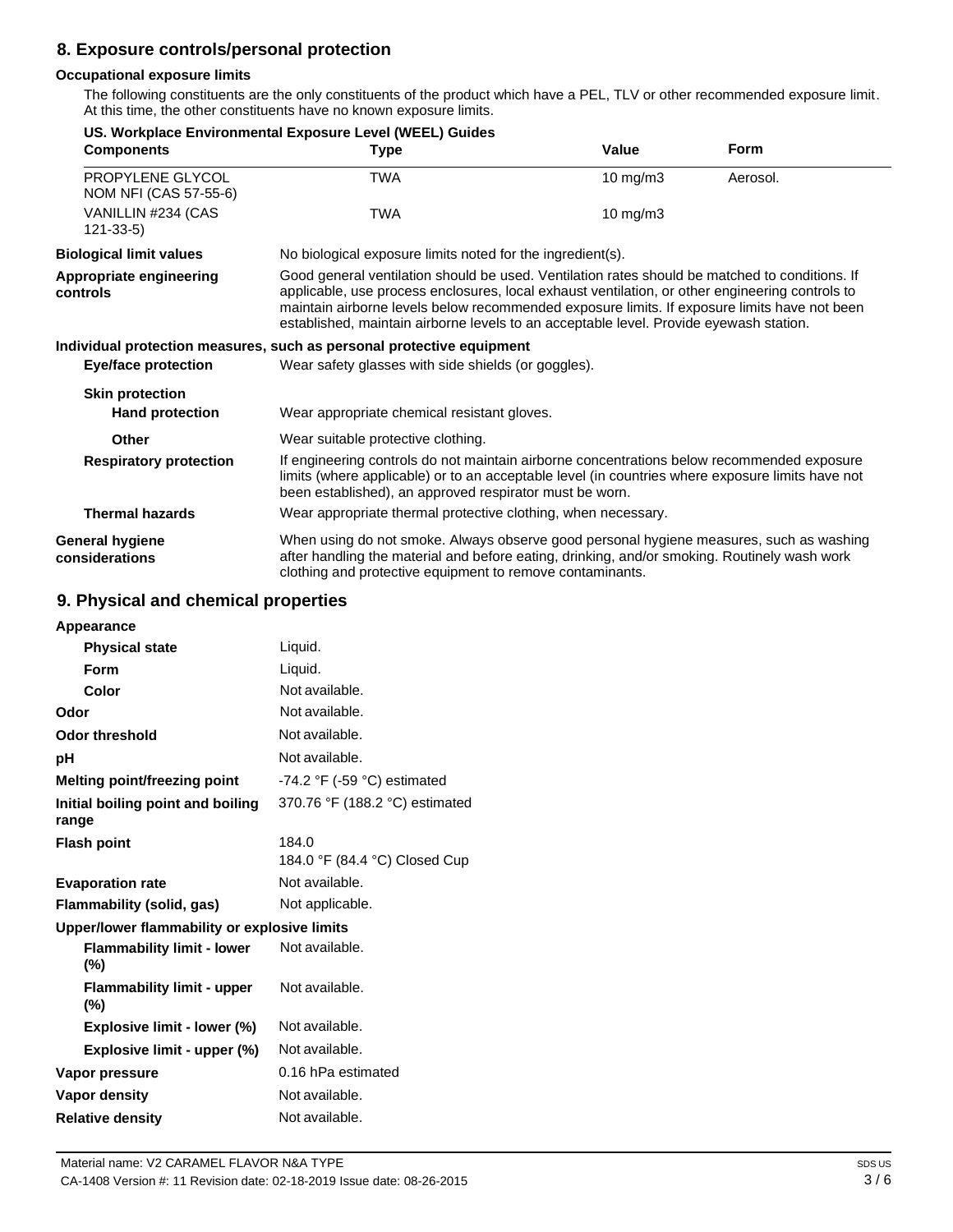| Solubility(ies)                                   |                              |
|---------------------------------------------------|------------------------------|
| Solubility (water)                                | Not available.               |
| <b>Partition coefficient</b><br>(n-octanol/water) | Not available.               |
| <b>Auto-ignition temperature</b>                  | 700 °F (371.11 °C) estimated |
| Decomposition temperature                         | Not available.               |
| Viscosity                                         | Not available.               |
| <b>Other information</b>                          |                              |
| <b>Explosive properties</b>                       | Not explosive.               |
| <b>Flammability class</b>                         | Combustible IIIA estimated   |
| <b>Oxidizing properties</b>                       | Not oxidizing.               |
| <b>Refractive index</b>                           | 1.4411 - 1.4711              |
| <b>Specific gravity</b>                           | 1.05 - 1.08<br>1.05 - 1.08   |

# **10. Stability and reactivity**

| <b>Reactivity</b>                            | The product is stable and non-reactive under normal conditions of use, storage and transport.                                                                            |
|----------------------------------------------|--------------------------------------------------------------------------------------------------------------------------------------------------------------------------|
| <b>Chemical stability</b>                    | Material is stable under normal conditions.                                                                                                                              |
| <b>Possibility of hazardous</b><br>reactions | No dangerous reaction known under conditions of normal use.                                                                                                              |
| <b>Conditions to avoid</b>                   | Keep away from heat, hot surfaces, sparks, open flames and other ignition sources. Avoid<br>temperatures exceeding the flash point. Contact with incompatible materials. |
| Incompatible materials                       | Strong oxidizing agents.                                                                                                                                                 |
| <b>Hazardous decomposition</b><br>products   | No hazardous decomposition products are known.                                                                                                                           |

# **11. Toxicological information**

# **Information on likely routes of exposure**

| Prolonged inhalation may be harmful.                                                                     |
|----------------------------------------------------------------------------------------------------------|
| No adverse effects due to skin contact are expected.                                                     |
| Causes serious eye irritation.                                                                           |
| Expected to be a low ingestion hazard.                                                                   |
| Severe eye irritation. Symptoms may include stinging, tearing, redness, swelling, and blurred<br>vision. |
|                                                                                                          |

# **Information on toxicological effects**

| <b>Acute toxicity</b>                | Not available.                                         |
|--------------------------------------|--------------------------------------------------------|
| <b>Skin corrosion/irritation</b>     | Prolonged skin contact may cause temporary irritation. |
| Serious eye damage/eye<br>irritation | Causes serious eye irritation.                         |

# **Respiratory or skin sensitization**

| <b>Respiratory sensitization</b> | Not a respiratory sensitizer.                                                                                       |
|----------------------------------|---------------------------------------------------------------------------------------------------------------------|
| <b>Skin sensitization</b>        | This product is not expected to cause skin sensitization.                                                           |
| Germ cell mutagenicity           | No data available to indicate product or any components present at greater than 0.1% are<br>mutagenic or genotoxic. |
| Carcinogenicity                  | Not classifiable as to carcinogenicity to humans.                                                                   |

|                              | <b>IARC Monographs. Overall Evaluation of Carcinogenicity</b>                |
|------------------------------|------------------------------------------------------------------------------|
| Not listed.                  |                                                                              |
|                              | OSHA Specifically Regulated Substances (29 CFR 1910.1001-1052)               |
| Not regulated.               |                                                                              |
|                              | US. National Toxicology Program (NTP) Report on Carcinogens                  |
| Not listed.                  |                                                                              |
| <b>Reproductive toxicity</b> | This product is not expected to cause reproductive or developmental effects. |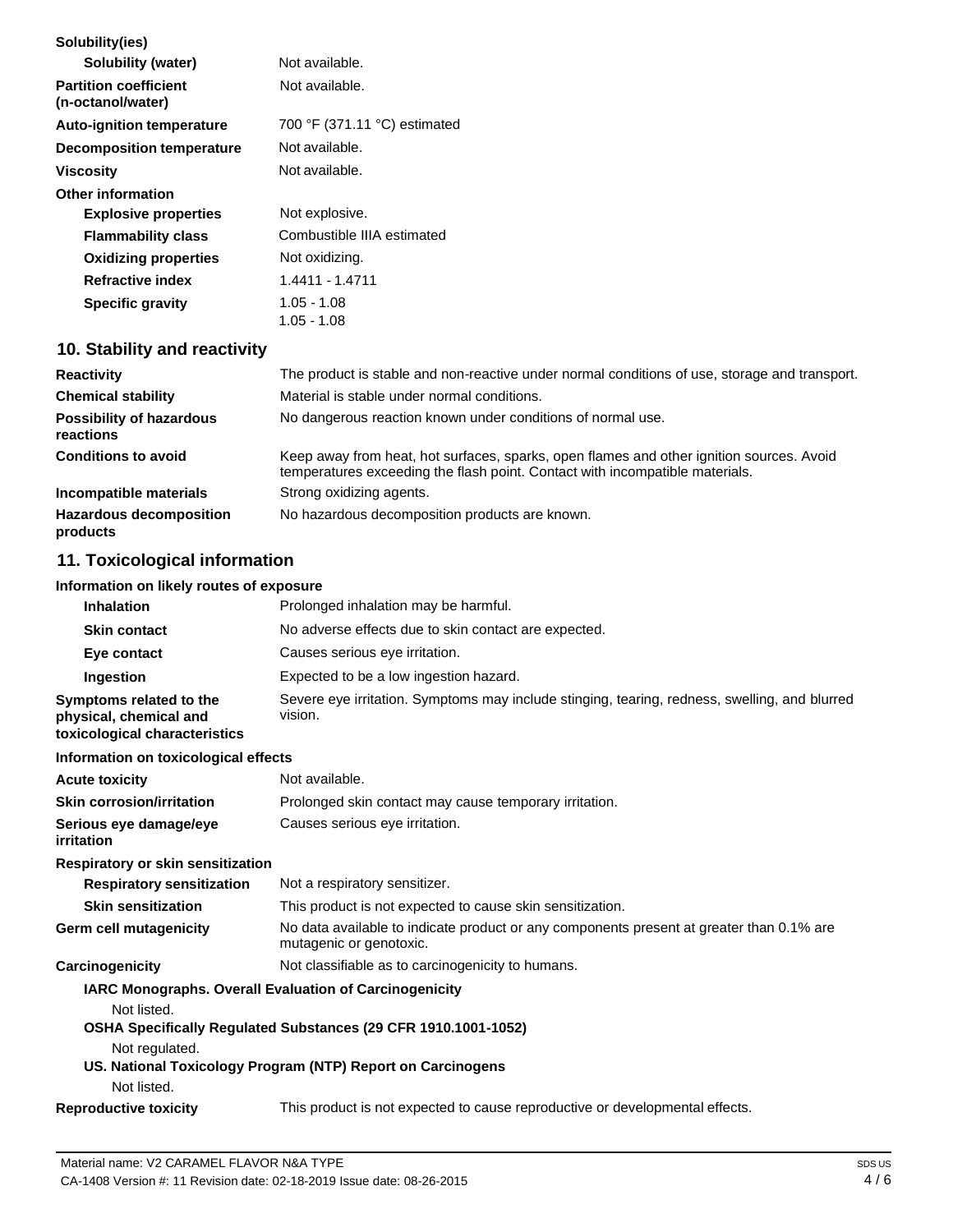| Specific target organ toxicity -<br>single exposure   | Not classified.                                                                                                                                                                                       |         |  |
|-------------------------------------------------------|-------------------------------------------------------------------------------------------------------------------------------------------------------------------------------------------------------|---------|--|
| Specific target organ toxicity -<br>repeated exposure | Not classified.                                                                                                                                                                                       |         |  |
| <b>Aspiration hazard</b>                              | Not an aspiration hazard.                                                                                                                                                                             |         |  |
| <b>Chronic effects</b>                                | Prolonged inhalation may be harmful.                                                                                                                                                                  |         |  |
| 12. Ecological information                            |                                                                                                                                                                                                       |         |  |
| <b>Ecotoxicity</b>                                    | The product is not classified as environmentally hazardous. However, this does not exclude the<br>possibility that large or frequent spills can have a harmful or damaging effect on the environment. |         |  |
| <b>Persistence and degradability</b>                  | No data is available on the degradability of any ingredients in the mixture.                                                                                                                          |         |  |
| <b>Bioaccumulative potential</b>                      |                                                                                                                                                                                                       |         |  |
| Partition coefficient n-octanol / water (log Kow)     |                                                                                                                                                                                                       |         |  |
| ETHYL VANILLIN #296                                   |                                                                                                                                                                                                       | 1.61    |  |
| PROPYLENE GLYCOL                                      | NOM NFI                                                                                                                                                                                               | $-0.92$ |  |
| VANILLIN #234                                         |                                                                                                                                                                                                       | 1.37    |  |
| <b>Mobility in soil</b>                               | No data available.                                                                                                                                                                                    |         |  |
| Other adverse effects                                 | No other adverse environmental effects (e.g. ozone depletion, photochemical ozone creation<br>potential, endocrine disruption, global warming potential) are expected from this component.            |         |  |

# **13. Disposal considerations**

| <b>Disposal instructions</b>             | Collect and reclaim or dispose in sealed containers at licensed waste disposal site. Dispose of<br>contents/container in accordance with local/regional/national/international regulations.                            |
|------------------------------------------|------------------------------------------------------------------------------------------------------------------------------------------------------------------------------------------------------------------------|
| Local disposal regulations               | Dispose in accordance with all applicable regulations.                                                                                                                                                                 |
| Hazardous waste code                     | The waste code should be assigned in discussion between the user, the producer and the waste<br>disposal company.                                                                                                      |
| Waste from residues / unused<br>products | Dispose of in accordance with local regulations. Empty containers or liners may retain some<br>product residues. This material and its container must be disposed of in a safe manner (see:<br>Disposal instructions). |
| Contaminated packaging                   | Since emptied containers may retain product residue, follow label warnings even after container is<br>emptied. Empty containers should be taken to an approved waste handling site for recycling or<br>disposal.       |

# **14. Transport information**

# **DOT**

Not regulated as dangerous goods.

# **IATA**

Not regulated as dangerous goods.

# **IMDG**

Not regulated as dangerous goods.

#### **Transport in bulk according to Annex II of MARPOL 73/78 and the IBC Code** Not established.

# **15. Regulatory information**

### **US federal regulations**

This product is a "Hazardous Chemical" as defined by the OSHA Hazard Communication Standard, 29 CFR 1910.1200.

# **Toxic Substances Control Act (TSCA)**

**TSCA Section 12(b) Export Notification (40 CFR 707, Subpt. D)**

Not regulated.

### **CERCLA Hazardous Substance List (40 CFR 302.4)**

Not listed.

### **SARA 304 Emergency release notification**

Not regulated.

# **OSHA Specifically Regulated Substances (29 CFR 1910.1001-1052)**

Not regulated.